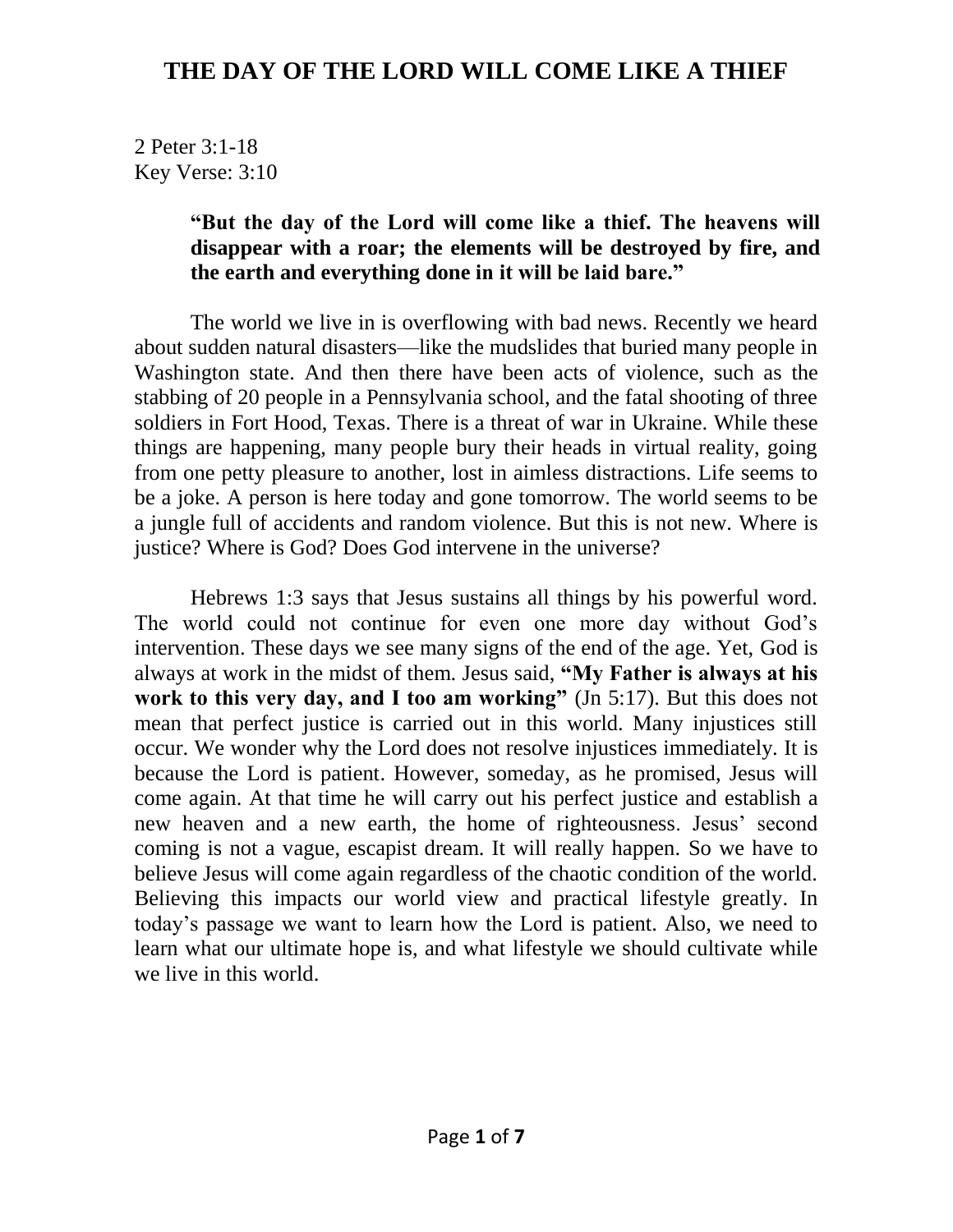#### **I. The Lord is patient (1-9)**

Peter begins this chapter by writing in verse 1, **"Dear friends."** This is repeated in verses 8,14,17. **"Dearly beloved,"** might be a better translation. It indicates deep affection and respect. Though Peter was a great apostle, he was not condescending; he was very humble. His heart was tender and warm toward his fellow believers. He was like a loving father talking to his beloved children. He learned from Jesus who loved his disciples like his friends. This kind of friendly love should characterize relationships with fellow believers, our children, and our Bible students. As the Apostle Peter speaks to us with this tender affection, let's listen to what he says.

**First, remember God's word (1-2).** In verse 1, Peter reminds believers, as he did also in his first letter, of Jesus' promises and teachings in order to stimulate them to wholesome thinking. Why was this so important? When we allow bad images or evil thoughts to occupy our minds and hearts, we become sick both in body and spirit. But when our thinking is rooted in God's word we can be healthy, pure and sincere. That is why Peter repeated gospel truth again and again. We tend to forget in the afternoon what we held on to in the morning, especially gospel truth—that is, Jesus' incarnation, life and ministry, death and resurrection, ascension and sovereign rule, and his second coming. The gospel truth is so deep, like the ocean. It is hard to fathom how deep the world's oceans are. Recently, a Malaysian airlines jet crashed in the Indian Ocean. It has been very hard to discover because the water is so deep—about three miles, or five kilometers. How can anyone go into that deep water? But the gospel truth is deeper still, deeper than the deepest ocean. So we always have something more to learn, and it is good for us to be reminded of it. Verse 2 says, **"I want you to recall the words spoken in the past by the holy prophets and the command given by our Lord and Savior through your apostles."** Here the apostles represent the New Testament and the prophets the Old Testament, and Peter puts them on par as equals in terms of spiritual authority. Both are vehicles of God's sacred truth, like two wheels on a bicycle. The Old Testament foretold the coming of Christ. In the New Testament the apostles bring to people the message of Christ. Christ is the center of the Old and New Testaments. Ephesians 2:20 says, **"[God's household] built on the foundation of the apostles and prophets with Christ Jesus himself as the chief cornerstone."** As we read the Old and New Testaments we should always remember Jesus Christ. The moment we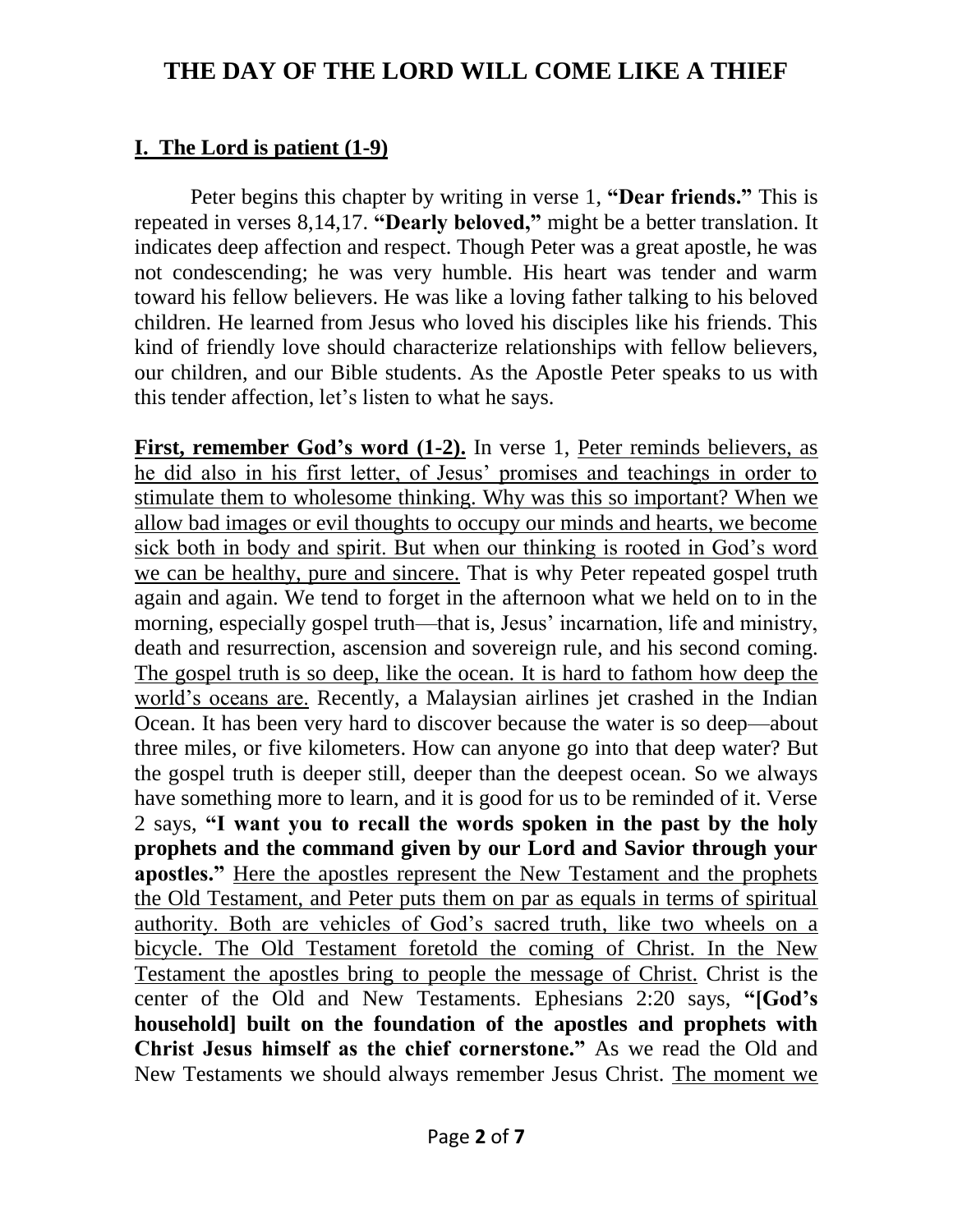remember Jesus, all the darkness leaves our hearts and we have peace and joy, light and life, truth, love and grace. We find the strength to live as God's children and to overcome the world.

**Second, by God's word… (3-7).** Among all the words of God that we should remember, Peter mostly emphasizes the promise of Jesus' second coming in this letter. So Peter defends this truth against the poisonous influence of scoffers. We must understand that in the last days scoffers will come. Here "the last days" refers to the time from Jesus' ascension to his second coming. We don't know how long this period will last. Some people say that these days are the last days of the last days. What is the scoffers' problem? They want to justify living by evil desires, so they try to destroy the truth that Jesus will come again. **They say, "Where is this 'coming' he promised? Ever since our ancestors died, everything goes on as it has since the beginning of creation"** (4). They claim that nothing ever changes and everything just keeps on going as it always has, based on their knowledge of their times and their father's times and their grandfather's times, and beyond that they do not know. A generation comes and a generation goes and still things are just the same: the world is full of problems and injustice and life is hard and burdensome. They conclude, "What can we do but indulge in pleasure?" So their motto is, **"Let us eat and drink, for tomorrow we die"** (1 Cor 15:32).

After exposing their motive, Peter points out the fallacy of their argument based on the teaching of God's word. He said in verse 5: **"But they deliberately forget that long ago by God's word the heavens came into being and the earth was formed out of water and by water."** God created the heavens and the earth by the words of his mouth. When God said, **"Let there be light,"** there was light (Gen 1:3). When God said, **"Let there be a vault between the waters to separate water from water,"** it was so (Gen 1:6). Whatever command God gave was fulfilled exactly as he said. God's word is the power that created all things. If scoffers admit that God is the Creator, they must submit to him. To avoid this, they deliberately forget that God created all things by his word. Apostle Paul says that although God's eternal power and divine nature are clearly revealed, men suppress this truth by their wickedness, and are without excuse (Ro 1:18-20). Verse 6 talks about the flood of Noah's time. It was God's divine intervention in human history to judge the wickedness of mankind. This is an historical fact that no one can deny. Then in verse 7, he makes his point: **"By the same word the present**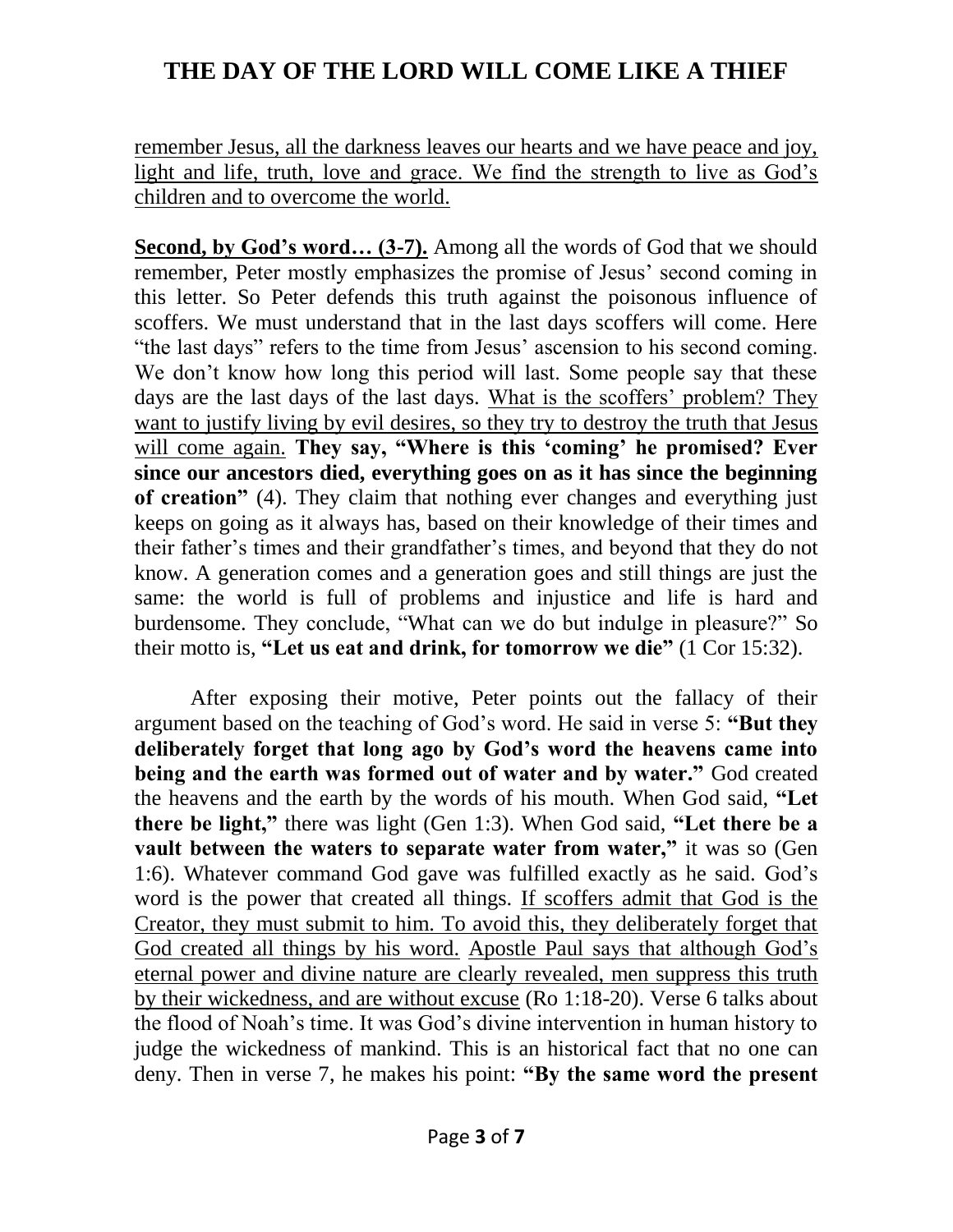**heavens and earth are reserved for fire, being kept for the day of judgment and destruction of the ungodly."** The word of God that brought the world into existence and that brought watery destruction on the wicked of Noah's day will bring fiery destruction on the world that exists today and on its wicked people. God never lies. God does exactly what he says he will do. God already foretold judgment by fire. We should take his word very seriously.

**Third, don't forget this one thing (8-9).** In the course of holding on to God's promises, there is one thing we should not forget. Although we may forget our username and password, our spouse's birthday or anniversary, there is one thing we should not forget: God is patient. With the Lord, a day is like a thousand years, and a thousand years are like a day (8). God's view of time is different than ours. God stands above time and can look down the corridors of history to see the end from the beginning. In light of his eternity, a thousand years are like a day. Some Chicago people are marking this year as the  $100<sup>th</sup>$  for Wrigley Field. But that is just one tenth of a day to God. On the other hand, we are very confined to a small period of time. We expect our dreams to be fulfilled and problems to be solved within the time that we have. When they are not, we become very frustrated and impatient. With this concept of time, some people misunderstand that God is not keeping his promise because he does not punish injustice immediately. But we need to understand why the Lord seems slow. It is because he is patient with people, not wanting anyone to perish, but everyone to come to repentance (9).

If God was not patient, most of us would not be here. Many have testified that only because God was patient could they come to repentance. This is why we are so thankful for God's patience. Usually we ask God to be patient with us, but do not want to be patient with others. Some people are patient with their Bible students, but not with their children or their spouse. We need to learn God's patience with our children, not to mention our Bible students. In many cases impatience is the root of conflict. Although a relationship is built up over many years, with much sacrifice, one act of impatience can break it in a moment. Proverbs 14:29 says, **"Whoever is patient has great understanding, but one who is quick-tempered displays folly."** Patience is a great virtue. Proverbs 16:32 says, **"Better a patient person than a warrior, one with self-control than one who takes a city."** Apostle Paul explained that patience is a key ingredient in love, saying,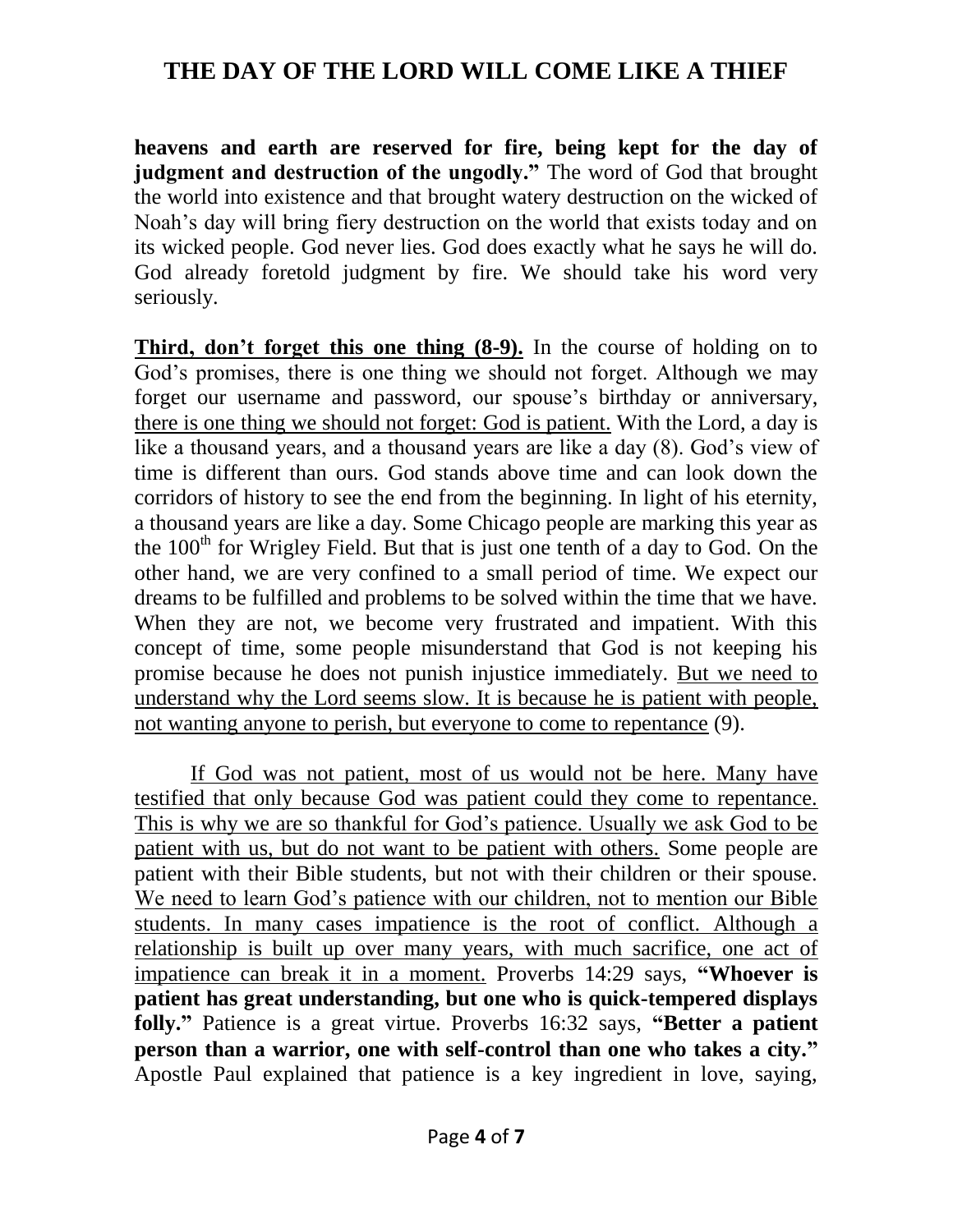**"Love is patient"** (1 Cor 13:4). To be patient is not the same as being passive. It is overcoming oneself and waiting positively with hope like the father of the prodigal son. The father never gave up or forgot his son who had gone astray. Rather, he was waiting and waiting every day expecting his son to return. God is our Father. He does not want anyone to perish, but everyone to come to repentance. This is why God is longsuffering in his patience. Apostle Paul explained this, saying, **"All day long I have held out my hands to a disobedient and obstinate people"** (Ro 10:21). Let us learn God's longsuffering patience in our painful, practical realities of life. Amen.

#### **II. Look forward to the day of God (10-18)**

Although God's judgment is delayed because of his great patience, it will not be delayed forever. Let's read verse 10. **"But the day of the Lord will come like a thief. The heavens will disappear with a roar; the elements will be destroyed by fire, and the earth and everything done in it will be laid bare."** The expression **"the day of the Lord"** appears frequently in the Old Testament. Usually it refers to a day of God's judgment. For example, Isaiah 13:9 says, **"See, the day of the Lord is coming—a cruel day, with wrath and fierce anger—to make the land desolate and destroy the sinners within it."** When the day of the Lord comes, no one can withstand it. Here, **"the day of the Lord"** is God's final judgment, which is the most dreadful event in history. The heavens will disappear with a roar. Jesus said, **"…the sun will be darkened, and the moon will not give its light; the stars will fall from the sky, and the heavenly bodies will be shaken"** (Mt 24:29). The elements of this world will all be destroyed by fire, as we have seen in part through volcanic eruptions or atomic bombs. All human achievements, culture and civilization will vanish, including the Willis Tower, the John Hancock Building, all cell phones and i-pads and fancy cars, dollars, credit cards, precious gems, entertainment awards, sports trophies, and the like. They will all melt like butter in a frying pan. Everything that people have done will be exposed—even the darkest and most secret things. There will be no place to hide. This is the culmination of human history. It will happen suddenly, unexpectedly, like the coming of a thief. Thieves do not make appointments. They come at the most unexpected time. Likewise, we don't know when Jesus will come again. That is why we should always be alert. Since everything will be destroyed in this way, what kind of people ought we to be (11a)?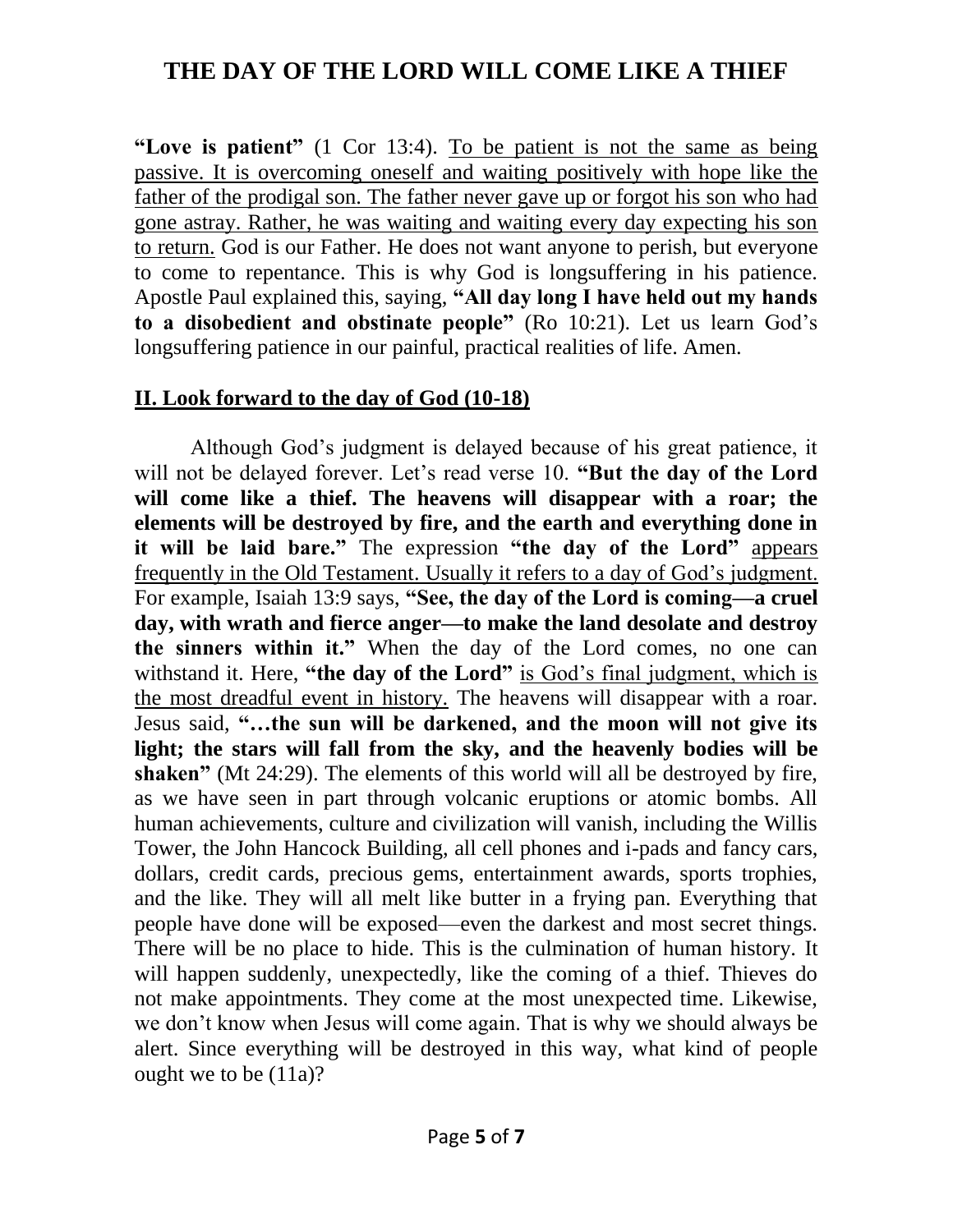**First of all, we ought to live holy and godly lives (11b).** The day of the Lord affects the world view and lifestyle of Christians. If there is no final judgment we don't need to struggle against temptation and sin. But on the day of final judgment, we will have to give account of what we have said and done and thought. Jesus said, **"But I tell you that everyone will have to give account on the day of judgment for every empty word they have spoken"** (Mt 12:36). Hebrews 4:13 says, **"Nothing in all creation is hidden from God's sight. Everything is uncovered and laid bare before the eyes of him to whom we must give account."** Everything is recorded in Jesus' video machine, which is flawless and never runs out of space. When we realize that Jesus watches over us like this, we have a clear reason to live holy and godly lives.

**Secondly, we live looking forward to a new heaven and a new earth (12-13).** The day of the Lord is a day of judgment to the ungodly. At the same time, it is the day of victory and reward for the godly. All the heavens and the earth will disappear. But a new heaven and a new earth will be newly created by God. Our bodies also will be resurrected and made new. Our bodies will be spiritual, glorious, honorable, and imperishable (1 Cor 15:42-44). We will never be vulnerable to temptation; we will never become tired or sick. There will be no tears, no sorrow, no mourning, no conflict, no pain, and no death (Rev 21:4). New heaven, new earth and new body—everything will be new because God makes it new (Rev 21:5). It will be a perfect paradise. Peter says it is, **"where righteousness dwells"** (13). This is our ultimate hope. We are looking forward to this. As we look forward to this, Peter urges us to make every effort to be found spotless, blameless and at peace with Christ (14). If we are found doing something wrong, it will be very embarrassing. But when we are found doing something good, it is time to receive God's reward. So we have to make every effort to be found right with God, whatever we do.

Peter said, **"Bear in mind that our Lord's patience means salvation, just as our dear brother Paul also wrote you with the wisdom that God gave him**" (15). In regarding the patience of our Lord as salvation, Paul wrote the same gospel truth that Peter did. Peter acknowledged Paul's letters as divinely inspired. But some ignorant and unstable people distorted Paul's letters (16). They distorted the freedom that the gospel gives to be freedom to